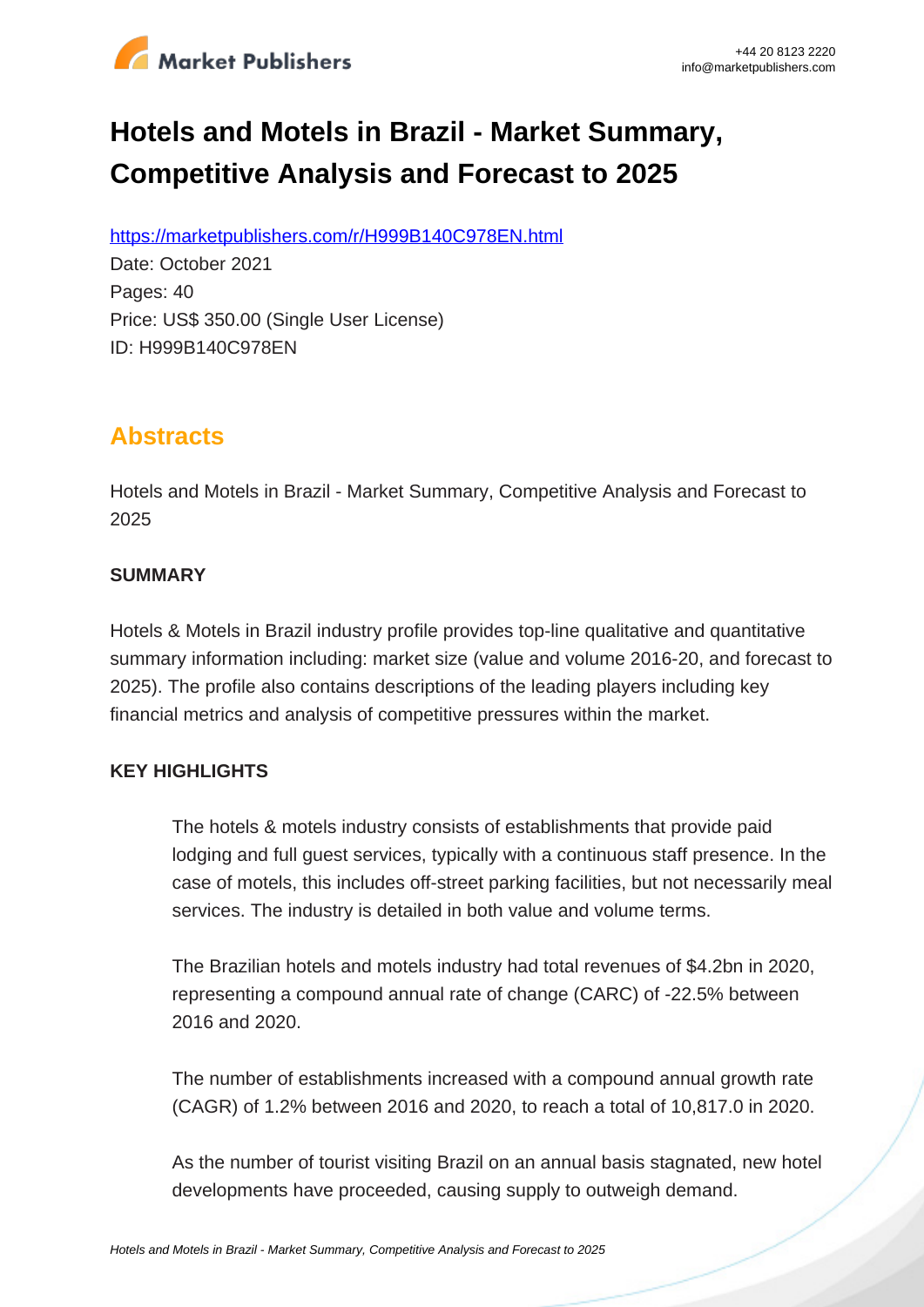

#### **SCOPE**

Save time carrying out entry-level research by identifying the size, growth, major segments, and leading players in the hotels & motels market in Brazil

Use the Five Forces analysis to determine the competitive intensity and therefore attractiveness of the hotels & motels market in Brazil

Leading company profiles reveal details of key hotels & motels market players' global operations and financial performance

Add weight to presentations and pitches by understanding the future growth prospects of the Brazil hotels & motels market with five year forecasts by both value and volume

#### **REASONS TO BUY**

What was the size of the Brazil hotels & motels market by value in 2020?

What will be the size of the Brazil hotels & motels market in 2025?

What factors are affecting the strength of competition in the Brazil hotels & motels market?

How has the market performed over the last five years?

What are the main segments that make up Brazil's hotels & motels market?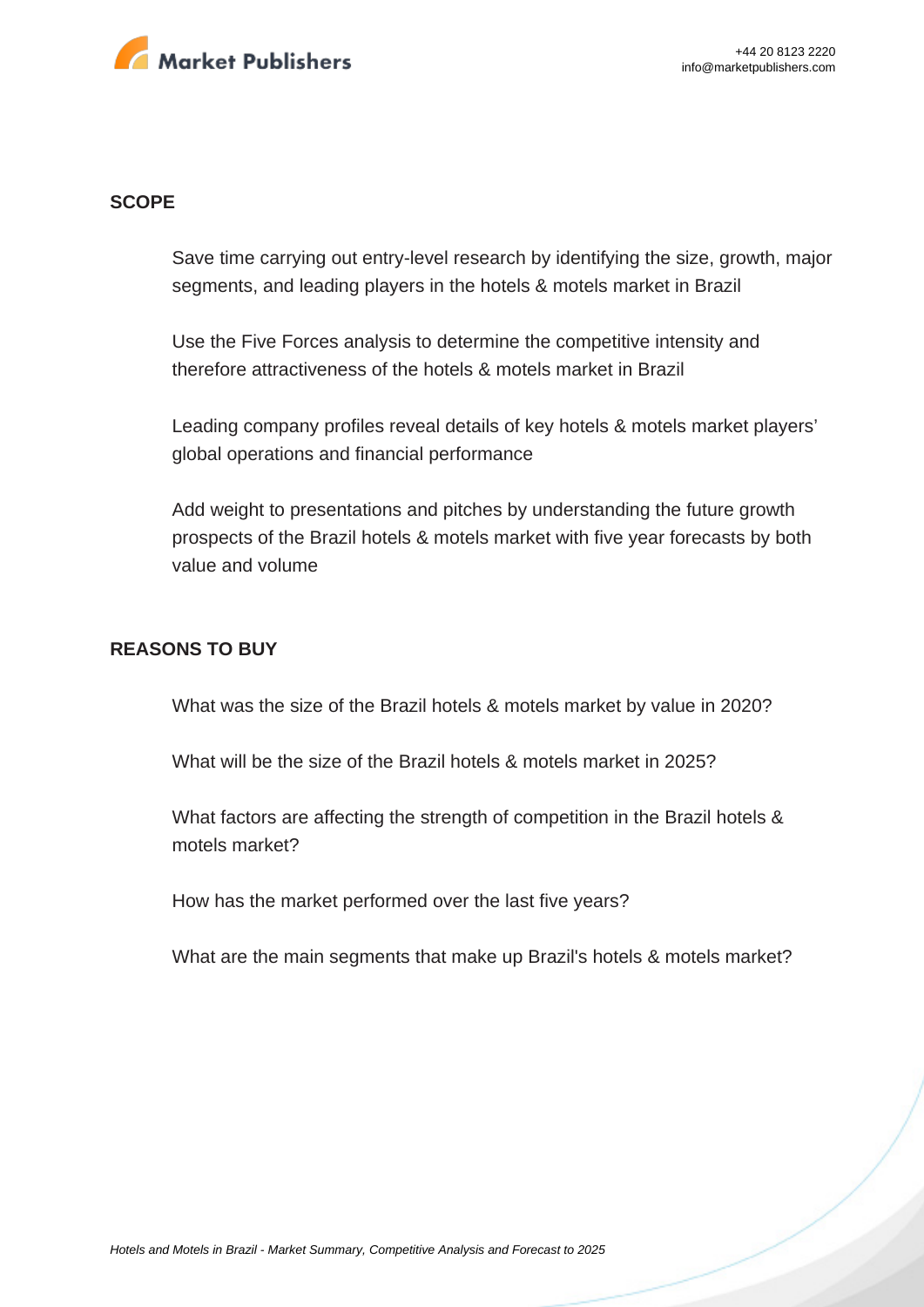

# **Contents**

#### **1 EXECUTIVE SUMMARY**

- 1.1. Market value
- 1.2. Market value forecast
- 1.3. Market volume
- 1.4. Market volume forecast
- 1.5. Category segmentation
- 1.6. Geography segmentation
- 1.7. Market rivalry
- 1.8. Competitive Landscape

#### **2 MARKET OVERVIEW**

- 2.1. Market definition
- 2.2. Market analysis

#### **3 MARKET DATA**

- 3.1. Market value
- 3.2. Market volume

#### **4 MARKET SEGMENTATION**

- 4.1. Category segmentation
- 4.2. Geography segmentation

#### **5 MARKET OUTLOOK**

- 5.1. Market value forecast
- 5.2. Market volume forecast

#### **6 FIVE FORCES ANALYSIS**

- 6.1. Summary
- 6.2. Buyer power
- 6.3. Supplier power
- 6.4. New entrants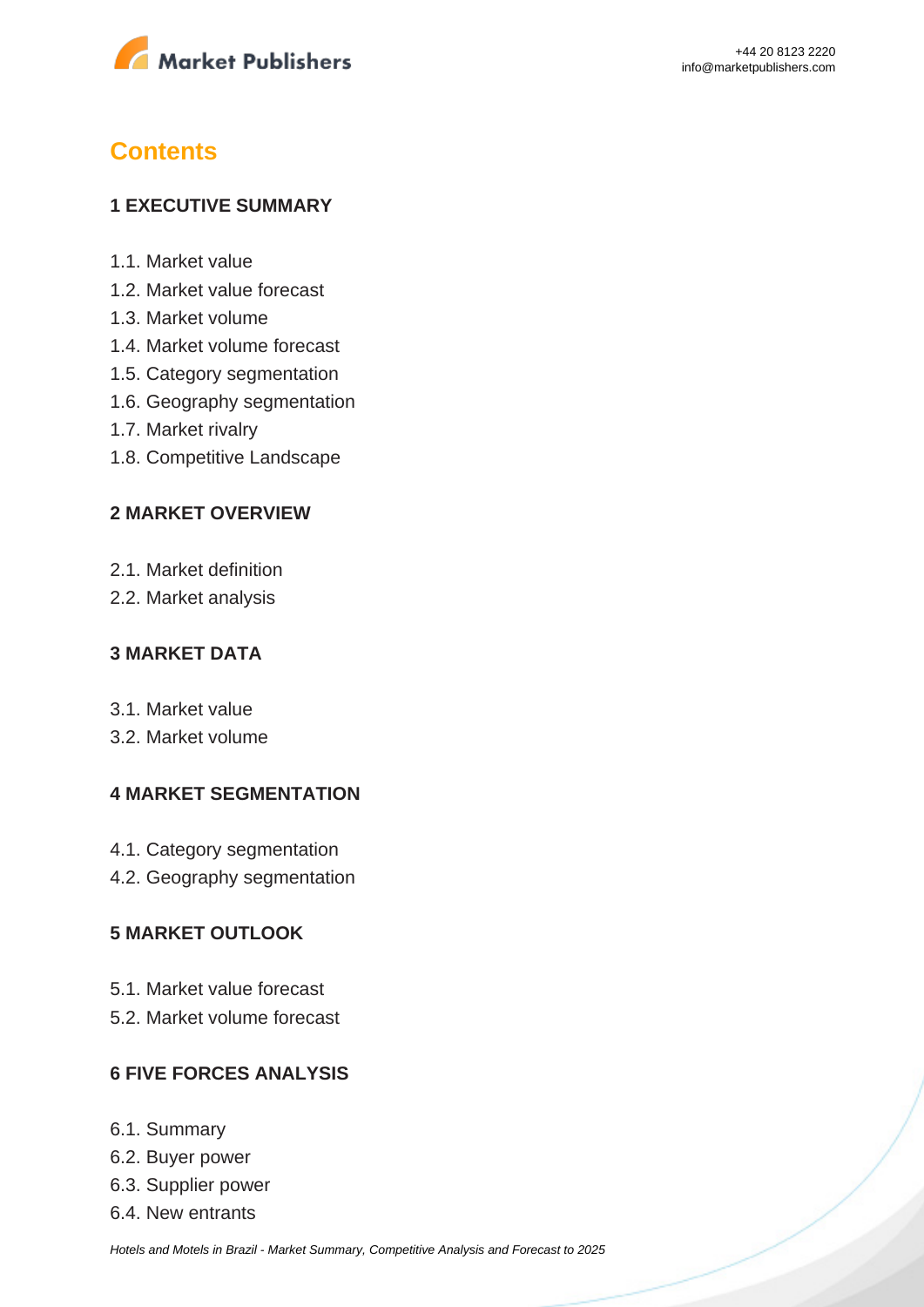

- 6.5. Threat of substitutes
- 6.6. Degree of rivalry

### **7 COMPETITIVE LANDSCAPE**

- 7.1. Who are the leading players?
- 7.2. What strategies do the leading players follow?
- 7.3. How has the COVID-19 pandemic impacted leading players?
- 7.4. Are there any threats to the leading players?

#### **8 COMPANY PROFILES**

- 8.1. AccorHotels
- 8.2. Hotel Nacional Inn
- 8.3. Wyndham Hotels and Resorts LLC

### **9 MACROECONOMIC INDICATORS**

9.1. Country data

#### **10 APPENDIX**

- 10.1. Methodology
- 10.2. Industry associations
- 10.3. Related MarketLine research
- 10.4. About MarketLine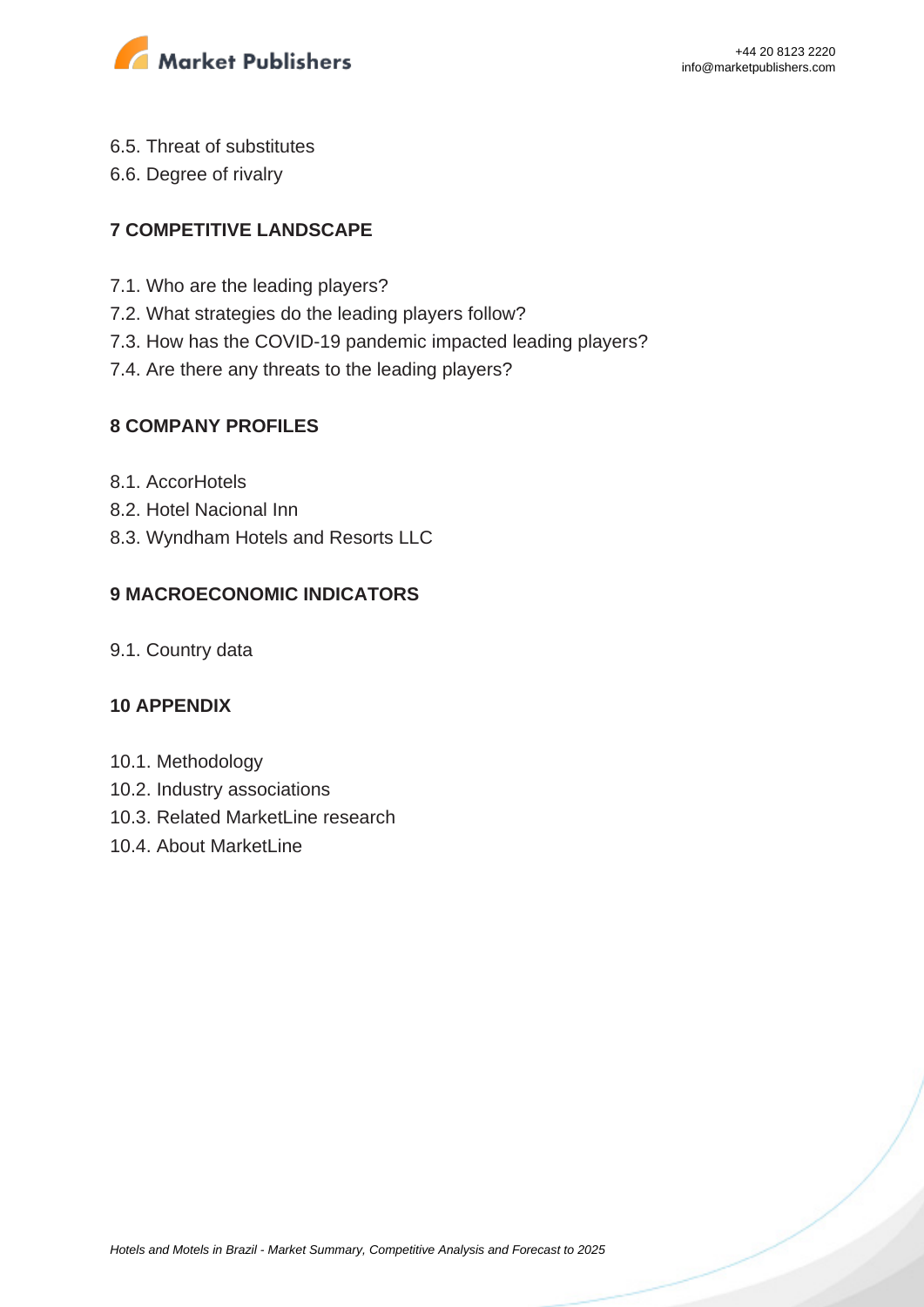

## **List Of Tables**

#### **LIST OF TABLES**

Table 1: Brazil hotels & motels industry value: \$ million, 2016-20

Table 2: Brazil hotels & motels industry volume: number of establishments, 2016-20

- Table 3: Brazil hotels & motels industry category segmentation: \$ million, 2020
- Table 4: Brazil hotels & motels industry geography segmentation: \$ million, 2020

Table 5: Brazil hotels & motels industry value forecast: \$ million, 2020-25

Table 6: Brazil hotels & motels industry volume forecast: number of establishments, 2020-25

Table 7: AccorHotels: key facts

Table 8: AccorHotels: Annual Financial Ratios

Table 9: AccorHotels: Key Employees

Table 10: AccorHotels: Key Employees Continued

Table 11: Hotel Nacional Inn: key facts

Table 12: Hotel Nacional Inn: Key Employees

Table 13: Wyndham Hotels and Resorts LLC: key facts

Table 14: Wyndham Hotels and Resorts LLC: Key Employees

Table 15: Brazil size of population (million), 2016-20

Table 16: Brazil gdp (constant 2005 prices, \$ billion), 2016-20

Table 17: Brazil gdp (current prices, \$ billion), 2016-20

Table 18: Brazil inflation, 2016-20

Table 19: Brazil consumer price index (absolute), 2016-20

Table 20: Brazil exchange rate, 2016-20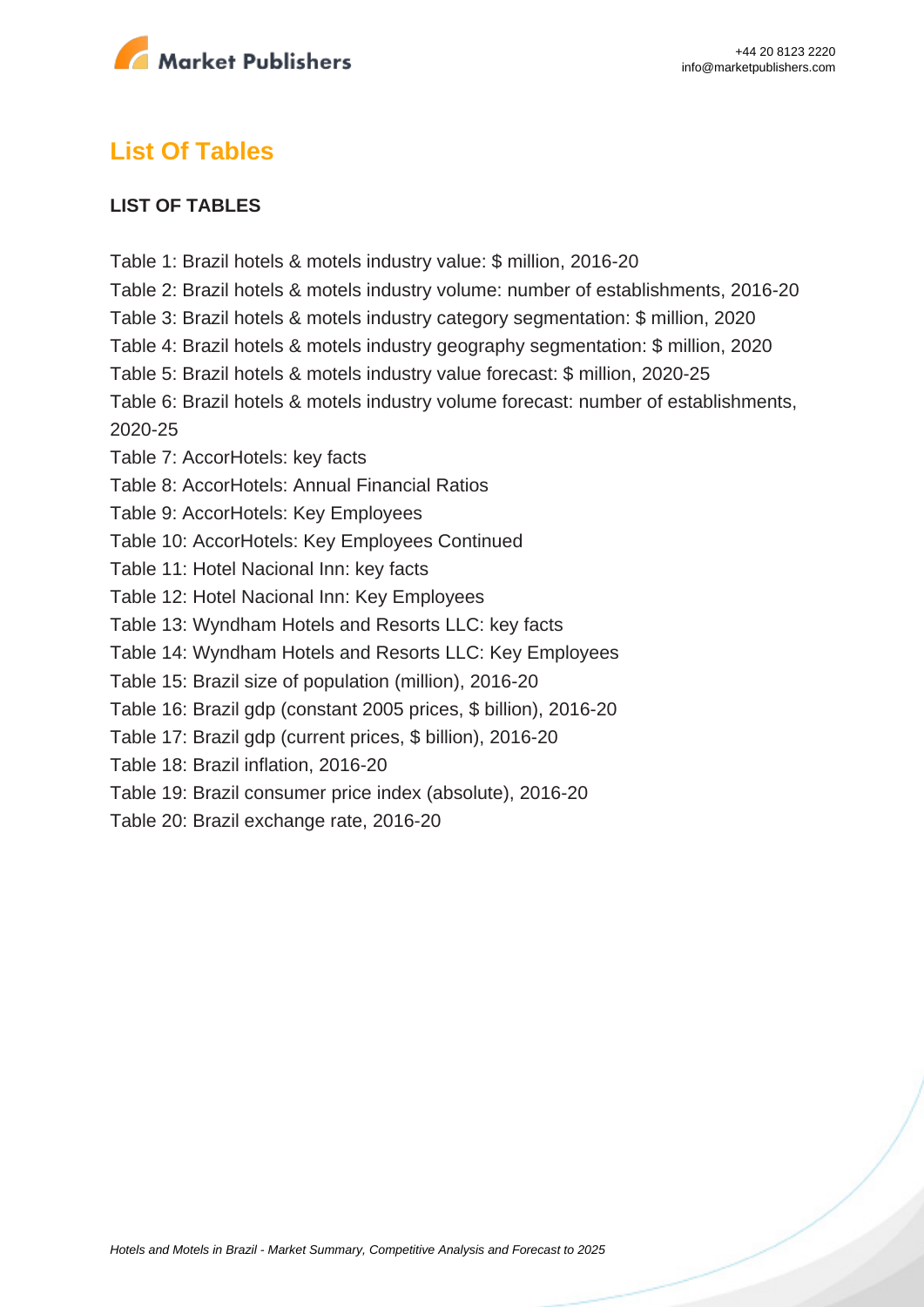

# **List Of Figures**

#### **LIST OF FIGURES**

Figure 1: Brazil hotels & motels industry value: \$ million, 2016-20

Figure 2: Brazil hotels & motels industry volume: number of establishments, 2016-20

Figure 3: Brazil hotels & motels industry category segmentation: % share, by value, 2020

Figure 4: Brazil hotels & motels industry geography segmentation: % share, by value, 2020

Figure 5: Brazil hotels & motels industry value forecast: \$ million, 2020-25

Figure 6: Brazil hotels & motels industry volume forecast: number of establishments, 2020-25

Figure 7: Forces driving competition in the hotels & motels industry in Brazil, 2020

Figure 8: Drivers of buyer power in the hotels & motels industry in Brazil, 2020

Figure 9: Drivers of supplier power in the hotels & motels industry in Brazil, 2020

Figure 10: Factors influencing the likelihood of new entrants in the hotels & motels industry in Brazil, 2020

Figure 11: Factors influencing the threat of substitutes in the hotels & motels industry in Brazil, 2020

Figure 12: Drivers of degree of rivalry in the hotels & motels industry in Brazil, 2020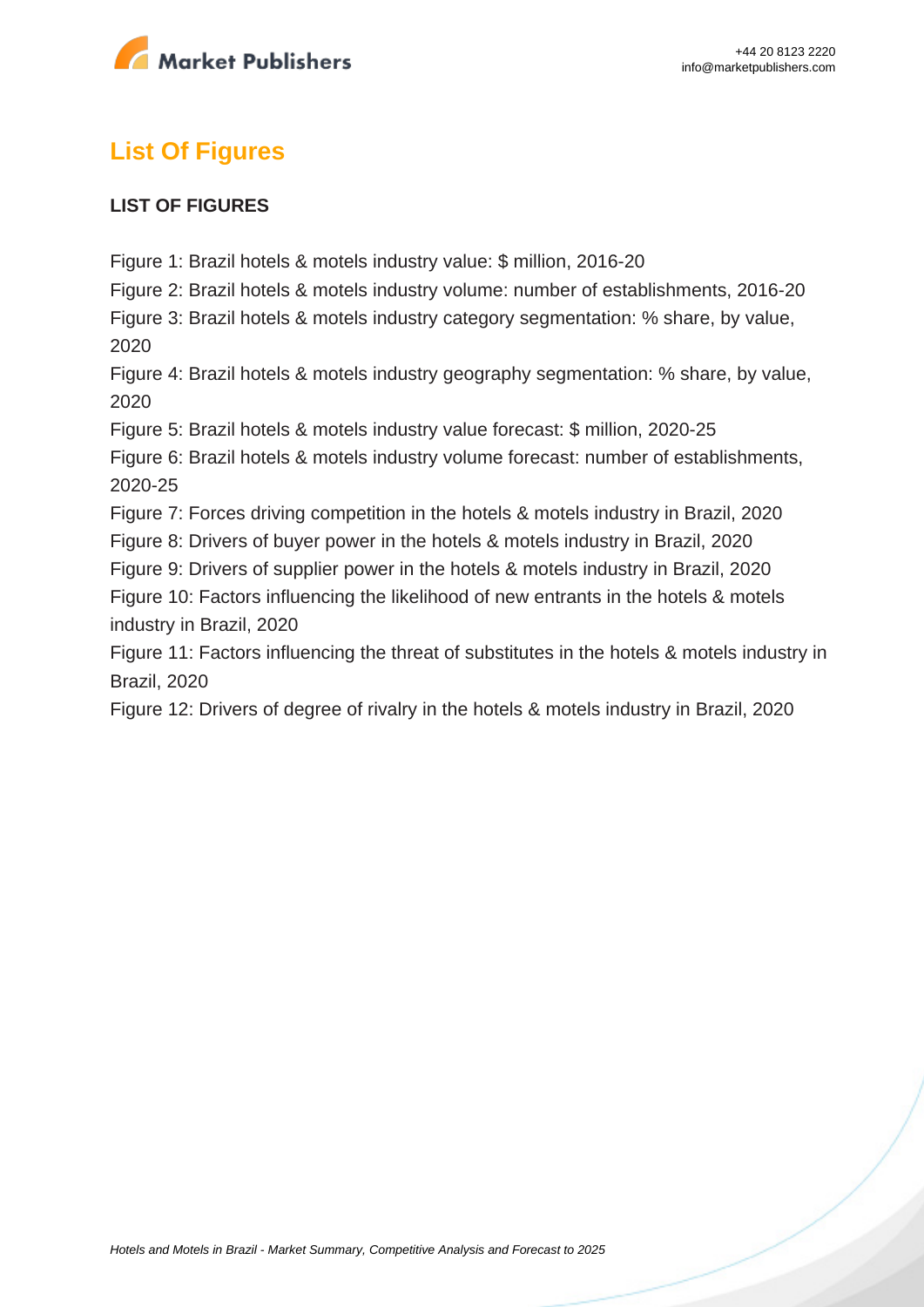

#### I would like to order

Product name: Hotels and Motels in Brazil - Market Summary, Competitive Analysis and Forecast to 2025

Product link: [https://marketpublishers.com/r/H999B140C978EN.html](https://marketpublishers.com/report/services/hotels/hotels-n-motels-in-brazil-market-summary-competitive-analysis-n-forecast-to-2025.html)

Price: US\$ 350.00 (Single User License / Electronic Delivery) If you want to order Corporate License or Hard Copy, please, contact our Customer Service:

[info@marketpublishers.com](mailto:info@marketpublishers.com)

### Payment

To pay by Credit Card (Visa, MasterCard, American Express, PayPal), please, click button on product page [https://marketpublishers.com/r/H999B140C978EN.html](https://marketpublishers.com/report/services/hotels/hotels-n-motels-in-brazil-market-summary-competitive-analysis-n-forecast-to-2025.html)

To pay by Wire Transfer, please, fill in your contact details in the form below:

First name: Last name: Email: Company: Address: City: Zip code: Country: Tel: Fax: Your message:

\*\*All fields are required

Custumer signature

Please, note that by ordering from marketpublishers.com you are agreeing to our Terms & Conditions at<https://marketpublishers.com/docs/terms.html>

To place an order via fax simply print this form, fill in the information below and fax the completed form to +44 20 7900 3970